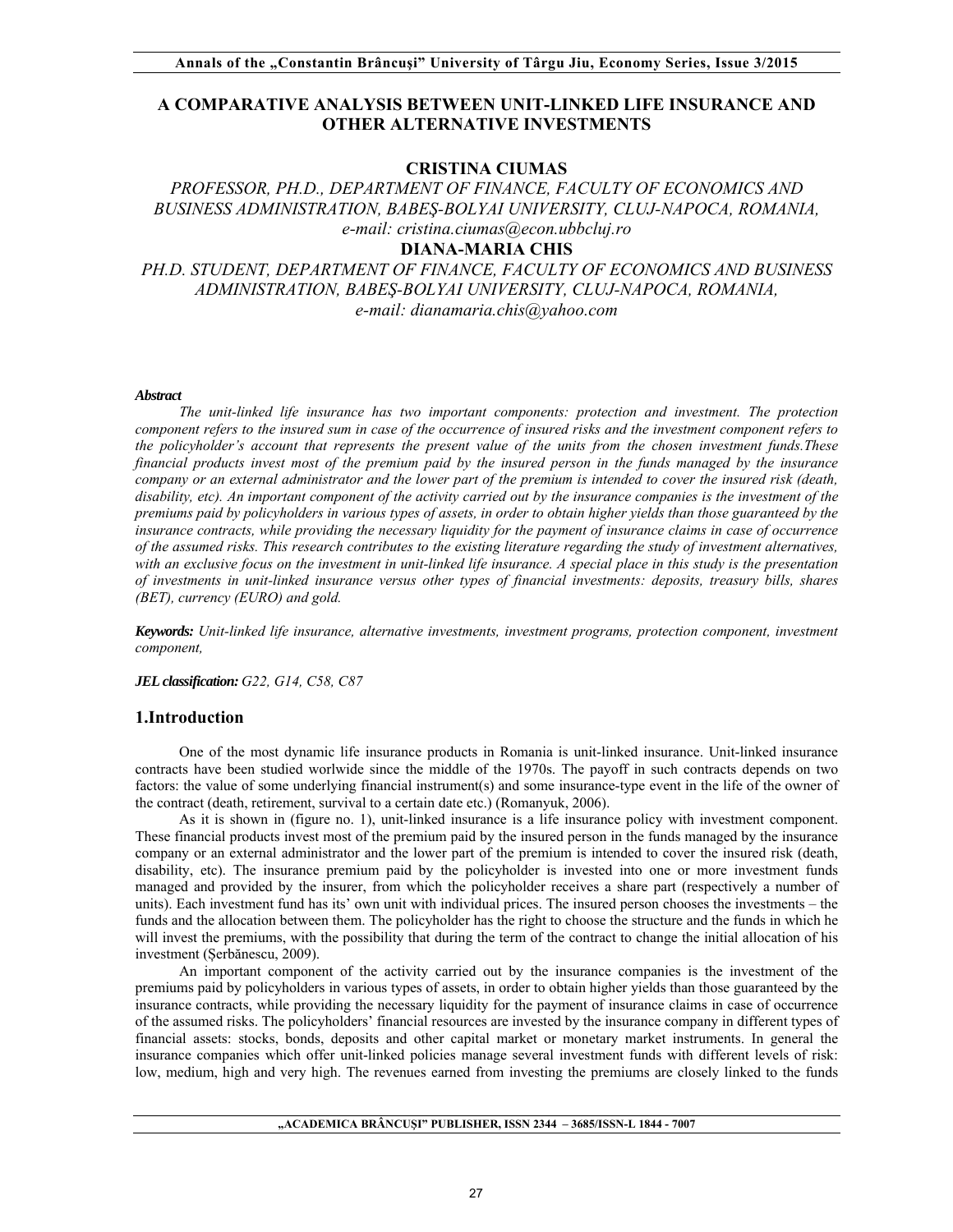#### **Annals of the "Constantin Brâncuşi" University of Târgu Jiu, Economy Series, Issue 3/2015**

performances and their associated risk. As in any ordinary financial investment, investment alternatives with a higher risk are those that can bring higher returns.



Source: Authors' processing

#### Figure no. 1 **Unit-linked life insurance components: investment and protection**

The payoff of these products contains both financial and insurance risk elements, which have to be priced so that the resulting premium is fair to both the seller (insurance company) and the buyer of the contract (policyholder) (Romanyuk, 2006). The essence of mortality risk is that individual lives are independent so that risks may be nearly eliminated by pooling and diversification. On the other hand investment risk affects all contracts simultaneously and in the same direction. Also, the securities markets themselves determine a relationship between risk and return which should be reflected in the pricing of investment risk (Boyle and Schwartz, 1977).

In comparison to traditional life insurance policy, where the investment risks are assumed by the insurance company and the insurer invests the premiums in financial instruments with lower profitability, in the case of unitlinked insurance policies the investment risks are assumed by the insured person, but the benefits of the investment depend on the investment funds' evolutions. The unit-linked life insurance has two important components: protection and investment. The protection component refers to the insured sum in case of the occurrence of insured risks and the investment component refers to the policyholder's account that represents the present value of the units from the chosen investment funds (Gavriletea, 2009).

#### **"ACADEMICA BRÂNCUŞI" PUBLISHER, ISSN 2344 – 3685/ISSN-L 1844 - 7007**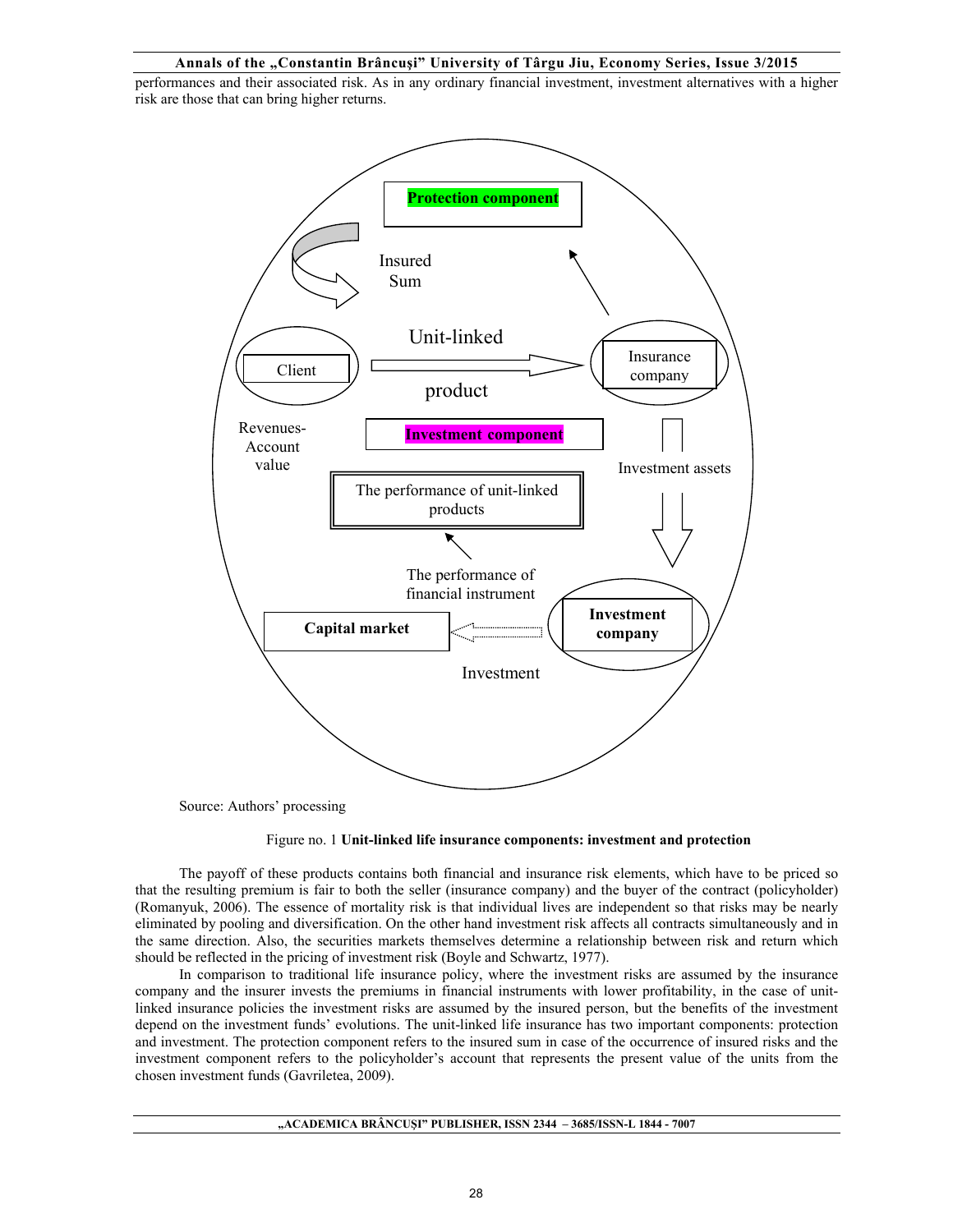#### **The objective of the study**:

The purpose of this paper is to develop a theoretical and empirical analysis regarding the investment in unitlinked life insurance. In order to fulfill this objective the authors have presented a comparative research regarding the investment in unit-linked life insurance and other types of alternative investments. This study aims to analyze the most profitable investment instrument.

This study contributes to the existing literature regarding the theoretical and practical research of investment alternatives, with an exclusive focus on the investment in unit-linked life insurance. A special place in this study is the presentation of investments in unit-linked insurance versus other types of financial investments: deposits, treasury bills, shares (BET), currency (EURO) and gold.

The structure of this paper is as follows: Section 2 presents a comparative analysis of the main unit-linked investment programs offered by life insurance companies in Romania. Section 3 describes a comparative analysis of an investment in unit-linked life insurance versus other alternative investment strategies. Section 4 provides a summary of the main findings and some concluding remarks.

## **2. Comparative analysis of the main unit-linked investment programs offered by life insurance companies in Romania**

Romanian insurance companies offer a significant number of types of financial instruments, as it can be seen in the figure below, that are associated with a certain level of risk and profit, and the insured person chooses those investment programs according to his risk aversion and desire for gain.

In (figure no. 2) the authors have analyzed the investment programs structure of four insurance companies: ING, Aviva, Allianz Tiriac and Alico. For low risk, investment programs suitable for an insured person with a reduced appetite for risk, but on the other hand safe and stable gains are offered by three insurers: ING, Aviva and Alico. ING, the market leader in this segment of customers has three offers. The same generous offer of seven of twelve investment programs is proposed to clients with high and very high risk profile. Instead Allianz Tiriac comes with the highest number of programs, four investment programs for medium risk profile.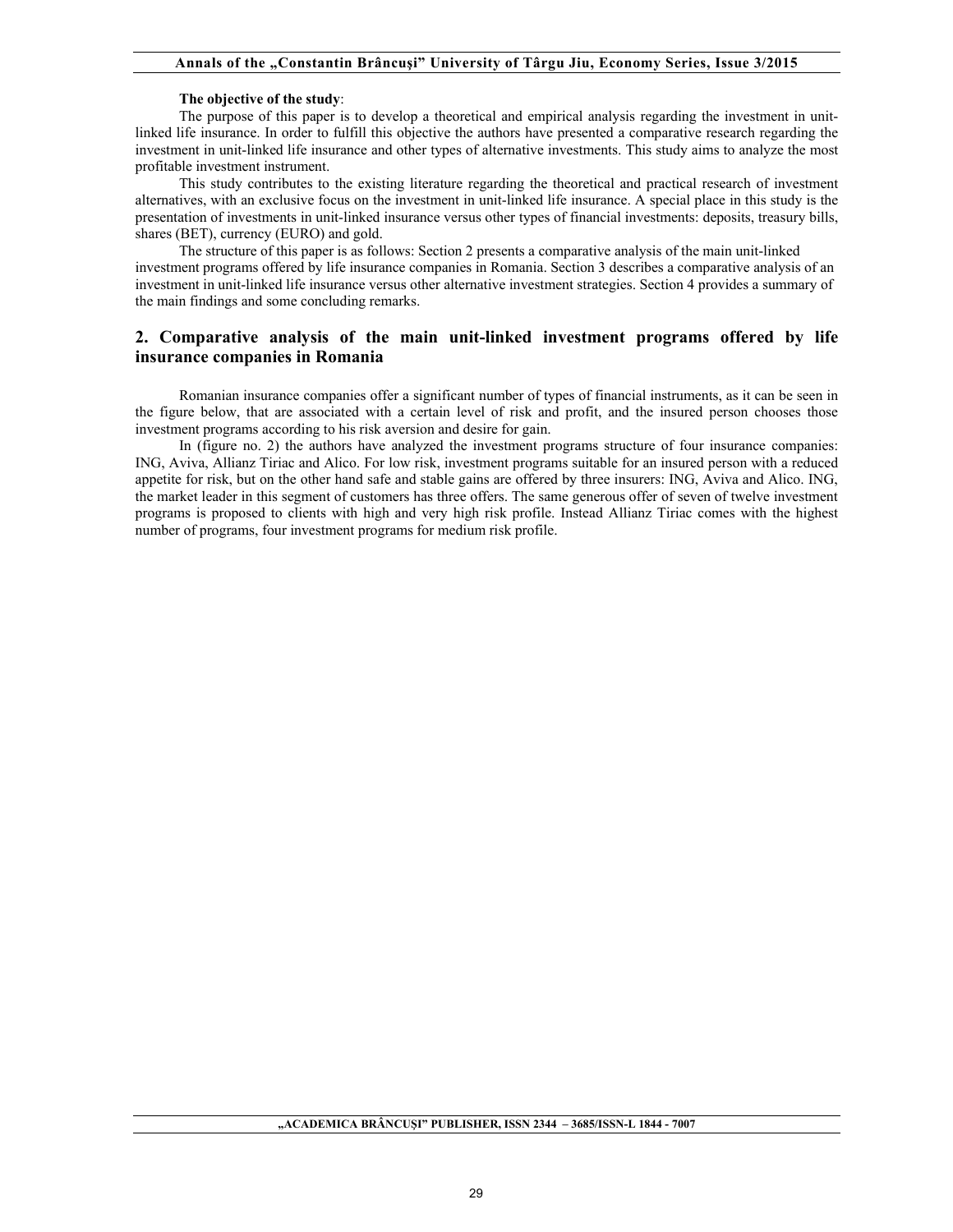|                       | Low risk                             |                    |                                                                                                                                                                                                                                                                                                                                              |                                                                         | <b>Medium</b> risk            |                  |     |                         | High and very high risk |                  |               |
|-----------------------|--------------------------------------|--------------------|----------------------------------------------------------------------------------------------------------------------------------------------------------------------------------------------------------------------------------------------------------------------------------------------------------------------------------------------|-------------------------------------------------------------------------|-------------------------------|------------------|-----|-------------------------|-------------------------|------------------|---------------|
|                       |                                      |                    |                                                                                                                                                                                                                                                                                                                                              |                                                                         |                               |                  |     |                         |                         |                  |               |
| Program               | $\vdots$ $A$                         | $\frac{B}{\cdots}$ | $\ldots$ $\ldots$ $\ldots$ $\ldots$ $\ldots$ $\ldots$ $\ldots$ $\ldots$ $\ldots$ $\ldots$ $\ldots$ $\ldots$ $\ldots$ $\ldots$ $\ldots$ $\ldots$ $\ldots$ $\ldots$ $\ldots$ $\ldots$ $\ldots$ $\ldots$ $\ldots$ $\ldots$ $\ldots$ $\ldots$ $\ldots$ $\ldots$ $\ldots$ $\ldots$ $\ldots$ $\ldots$ $\ldots$ $\ldots$ $\ldots$ $\ldots$ $\ldots$ | <b>Program</b>                                                          |                               | $\boldsymbol{B}$ |     | Program                 | $\boldsymbol{A}$        | $\boldsymbol{B}$ | $\mathcal{C}$ |
| <b>ING Bond</b>       | 84,77%                               | 15,23%             |                                                                                                                                                                                                                                                                                                                                              | <b>ING</b>                                                              | $-71,38\%$ $3,60\%$ $25,01\%$ |                  |     | <b>ING</b> Mixt50 (lei) | 49,30%                  | 1,89%            | 48,81%        |
| (lei)                 |                                      |                    |                                                                                                                                                                                                                                                                                                                                              | $Mixt25$ (lei)                                                          |                               |                  |     | ING Mixt75 (lei)        | 24,50%                  | 1,32%            | 74,18%        |
| <b>ING Albastru</b> : | $< 65\%$                             | $< 10\%$           | $<$ 35%                                                                                                                                                                                                                                                                                                                                      | <b>ING</b> Alb (USD) <35% <10% <65%                                     |                               |                  |     | <b>ING Equity (lei)</b> |                         | 0,66%            | 99,34%        |
| (USD)                 |                                      |                    |                                                                                                                                                                                                                                                                                                                                              | Allianz Tiriac $\cdot$ 73,1% $\cdot$ 1,3% $\cdot$ 25,6%                 |                               |                  |     | <b>ING</b> Global       |                         | 1,12%            | 98,88%        |
| <b>ING</b> Verde      | $90\%$                               | $10\%$             |                                                                                                                                                                                                                                                                                                                                              | Conservator                                                             |                               |                  |     | Opportunities           |                         |                  |               |
| (USD)                 |                                      |                    |                                                                                                                                                                                                                                                                                                                                              | (EUR)                                                                   |                               |                  |     | (lei)                   |                         |                  |               |
| <b>Aviva Capital</b>  | $\sim 10^{-1}$                       | $100\%$            |                                                                                                                                                                                                                                                                                                                                              | <b>Allianz Tiriac</b> 45,7% 3,9% 50,4%                                  |                               |                  |     | <b>ING</b> Global Real  | $\sim$                  | 1,07%            | 98,93%        |
| Garantat (lei)        |                                      |                    |                                                                                                                                                                                                                                                                                                                                              | $\frac{2 \text{Classic} ( \text{EUR})}{2 \text{Classic} ( \text{EUR})}$ |                               |                  |     | Estate (lei)            |                         |                  |               |
| <b>Aviva</b>          | 100%                                 |                    |                                                                                                                                                                                                                                                                                                                                              | <b>Allianz Tiriac</b> $.99.8\%$ $.0.2\%$                                |                               |                  |     | <b>ING Commodity</b>    | $\sim$                  | 4,52%            | 95,48%        |
| Conservator           |                                      |                    |                                                                                                                                                                                                                                                                                                                                              | Dolar-Plus                                                              |                               |                  |     | Enhanced(lei)           |                         |                  |               |
| (USD/EUR)             |                                      |                    |                                                                                                                                                                                                                                                                                                                                              | (EUR)                                                                   |                               |                  |     | <b>ING Rosu (USD)</b>   | $\sim$                  | 10%              | 90%           |
| <b>Alico Plus</b>     | $60-100\%$ $\leq 40\%$ :             |                    |                                                                                                                                                                                                                                                                                                                                              | Aviva                                                                   | $75\%$ - 25%                  |                  |     | <b>Allianz Tiriac</b>   |                         | $5.4\%$          | 94.6%         |
| (lei)                 |                                      |                    |                                                                                                                                                                                                                                                                                                                                              | Practic25(lei)                                                          |                               |                  |     | Progresiy               |                         |                  |               |
|                       |                                      |                    |                                                                                                                                                                                                                                                                                                                                              | <b>Aviva Actual</b>                                                     | $100\%$                       |                  |     | <b>Allianz Tiriac</b>   | $23.1\%$                | 1.7%             | 75.1%         |
|                       |                                      |                    |                                                                                                                                                                                                                                                                                                                                              | (USD/EUR)                                                               |                               |                  |     | Dinamic                 |                         |                  |               |
|                       |                                      |                    |                                                                                                                                                                                                                                                                                                                                              | Aviva Median                                                            | 70%                           | $\sim$           | 30% | Aviva                   | 50%                     | $\blacksquare$   | 50%           |
|                       | $A =$ Investments in bonds           |                    |                                                                                                                                                                                                                                                                                                                                              | (USD/EUR)                                                               |                               |                  |     | Practic50(lei)          |                         |                  |               |
|                       | $B =$ Investments in monetary market |                    |                                                                                                                                                                                                                                                                                                                                              | <b>Alico</b> Multiplu $\,$ 20-50% $\,$ 10-50% $\,$ 20-40% $\,$          |                               |                  |     | <b>Aviva Suprem</b>     | 30%                     | $\blacksquare$   | 70%           |
| instruments           |                                      |                    |                                                                                                                                                                                                                                                                                                                                              | (lei)                                                                   |                               |                  |     | (USD/EUR)               |                         |                  |               |
|                       | $C =$ Investments in stocks          |                    |                                                                                                                                                                                                                                                                                                                                              | Allianz Tiriac 99.2%                                                    |                               | $0.8\%$          |     | <b>Alico</b>            | $10-$                   | $10-$            | $50-$         |
|                       |                                      |                    |                                                                                                                                                                                                                                                                                                                                              | Euro-Plus<br>(EUR)                                                      |                               |                  |     | Exponential(lei)        | 50%                     | 50%              | 90%           |

Annals of the "Constantin Brâncuși" University of Târgu Jiu, Economy Series, Issue 3/2015

Source: Authors' processing based on the Reports of the following insurance companies: ING, ALLIANZ TIRIAC, AVIVA and ALICO.

### Figure no. 2 **Comparative presentation of investment programs offered by the major life insurance companies in Romania according to the associated degree of risk and the structure of the investment programs portfolio**

### **"ACADEMICA BRÂNCUŞI" PUBLISHER, ISSN 2344 – 3685/ISSN-L 1844 - 7007**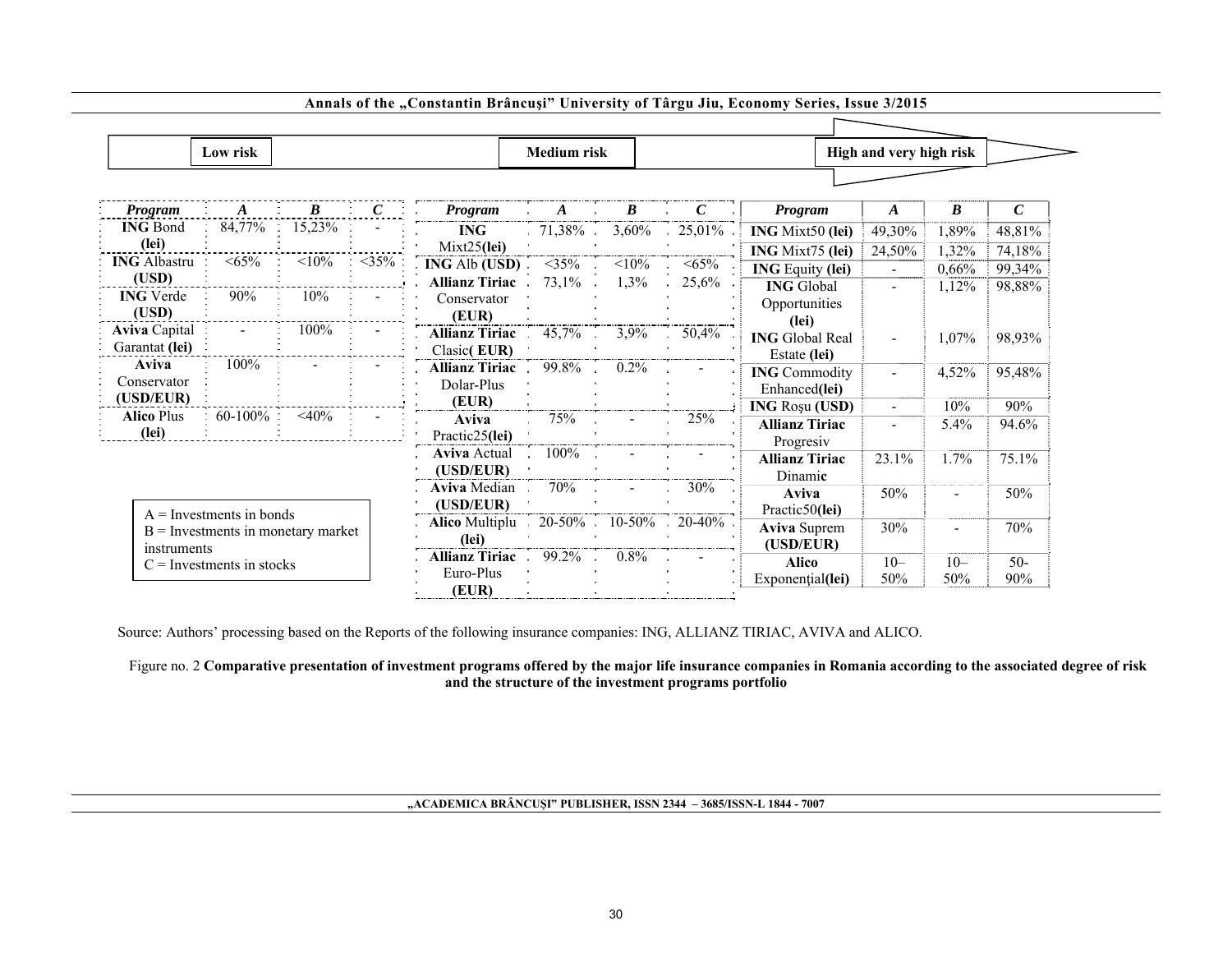#### **Annals of the "Constantin Brâncuşi" University of Târgu Jiu, Economy Series, Issue 3/2015**

## **3. Unit–linked life insurance investment versus other types of financial investments**

This section presents a comparative analysis of a unit-linked life insurance investment with other alternative investment strategies (Treasury bills, Deposits, Shares, Gold, FOREX- Euro currency).

Nowadays the insured persons have become more aware of investment opportunities outside the insurance sector. So policyholders want to enjoy the benefits of equity investment in conjunction with mortality protection, and insurers around the world have developed unit-linked contracts to meet this challenge (Hardy, 2003). The benefits of these products are linked to the performance of an equity market (Gaillardetz, 2006).

In order to perform a comparative empirical simulation of a unit-linked life insurance investment with other types of financial investments: a deposit, Bucharest Stock Exchange (BET) shares, treasury bills, Foreign exchange market (FOREX)- Euro currency and gold, the authors considered the following elements:

- the term of the contract: 10 years (2001-2010);
- the insured person is aged between 35 and 45 years old;
- the insurance sum in the event of a death: 25,000 lei;

• the insured person has chosen to invest the insurance premium in two investment programs: in the first period (2001-2008) the policyholder has chosen an investment fund portfolio which invests 25% in shares issued by companies from the European Union and 75% in instruments with fixed income denominated in national currency; and in the second period (2008-2010) the policyholder has chosen an investment fund portfolio which invests up to 100% in domestic instruments with fixed income.

- the account value at the maturity of the contract: 19,402.76 lei;
- the total investment cost (the sum of annual insurance premiums) for the entire period: 16,857 lei.

| Period                                                  | 2002  | 2003  | 2004  | 2005  | 2006  |
|---------------------------------------------------------|-------|-------|-------|-------|-------|
| Gross insurance annual premium (lei) -                  |       |       |       |       |       |
| $P_a$                                                   | 1.094 | 1,367 | 1,572 | 1,886 | 1,886 |
|                                                         |       |       |       |       |       |
| The accumulated amount of annual                        |       |       |       |       |       |
| 2009<br>gross premiums (lei) - $\sum P_a$<br>$i = 2001$ | 1.094 | 2,461 | 4,033 | 5,919 | 7,805 |
|                                                         |       |       |       |       |       |

#### Table no. 1 **Total cost for a unit-linked life insurance investment**

| Period                                                                           | 2007  | 2008   | 2009   | 2010   |
|----------------------------------------------------------------------------------|-------|--------|--------|--------|
| Gross insurance annual premium (lei) - $P_a$                                     | 1,981 | 2,357  | 2,357  | 2,357  |
| The accumulated amount of annual gross<br>2009<br>premiums (lei) -<br>$i = 2001$ | 9,786 | 12,143 | 14,500 | 16,857 |

Source: Authors' processing imported from Excel software.

Therefore the insured person pays an amount of 16,857 lei and obtains a capital gain of 2546 lei.

In order to compare different types of financial investments the authors took into consideration the following indicators: • annual interest rates for the deposits denominated in national currency;

- 
- logarithmic annual returns of BET index;
- annual yields for treasury bills denominated in national currency;
- logarithmic annual returns of exchange rates (EUR/RON);
- logarithmic annual returns of gold prices.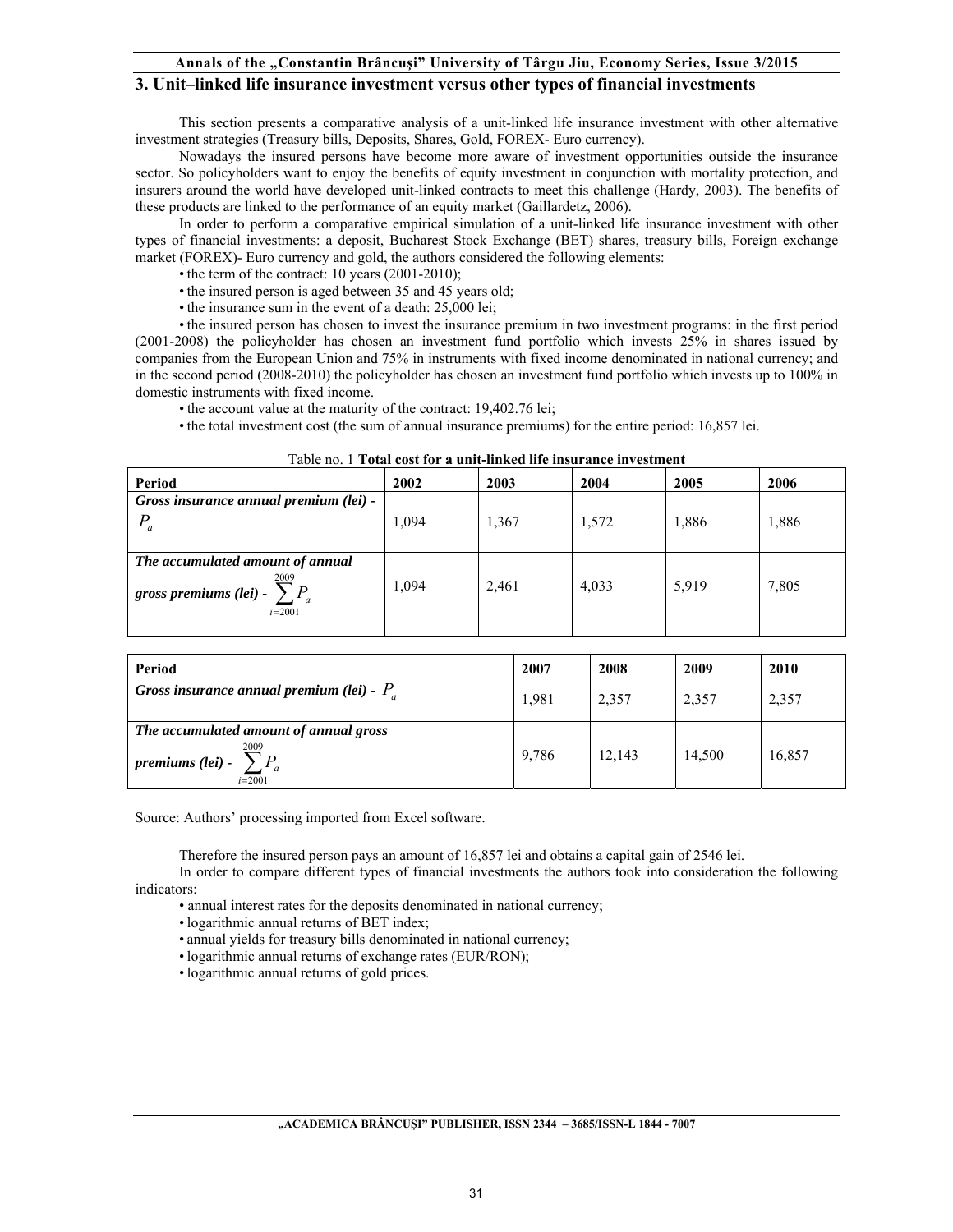|                                               | Annals of the "Constantin Brâncuși" University of Târgu Jiu, Economy Series, Issue 3/2015 |          |          |          |           |  |  |  |  |  |
|-----------------------------------------------|-------------------------------------------------------------------------------------------|----------|----------|----------|-----------|--|--|--|--|--|
| Table no. 2 Investment in deposits            |                                                                                           |          |          |          |           |  |  |  |  |  |
| <b>Period</b>                                 | 2002<br>2003<br>2004<br>2006<br>2005                                                      |          |          |          |           |  |  |  |  |  |
| The deposited<br>fund / year (lei)            | 1,094                                                                                     | 1,367    | 1,572    | 1,886    | 1,886     |  |  |  |  |  |
| The accumulated<br><i>deposited fund(lei)</i> | 1,094                                                                                     | 2,461    | 4,033    | 5,919    | 7,805     |  |  |  |  |  |
| Interest rate $(\% )$                         | 12.83                                                                                     | 14.20    | 14.40    | 7.20     | 7.46      |  |  |  |  |  |
| Interest/year (lei)                           | 140.36                                                                                    | 369.39   | 654.16   | 509.97   | 707.12    |  |  |  |  |  |
| Final balance (lei)                           | 1.234.36                                                                                  | 2,970.75 | 5,196.91 | 7.592.88 | 10,186.00 |  |  |  |  |  |
|                                               |                                                                                           |          |          |          |           |  |  |  |  |  |

| <b>Period</b>                           | 2007      | 2008      | 2009      | 2010      |
|-----------------------------------------|-----------|-----------|-----------|-----------|
| The deposited<br>fund / year (lei)      | 1,981     | 2,357     | 2,357     | 2,357     |
| The accumulated<br>deposited fund (lei) | 9,786     | 12.143    | 14.500    | 16.857    |
| Interest rate $(\% )$                   | 7.16      | 9.39      | 10.37     | 7.55      |
| Interest/year (lei)                     | 871.16    | 1.445.61  | 1,990.81  | 1,777.69  |
| Final balance (lei)                     | 13,038.16 | 16,840.77 | 21,188.58 | 25,323.27 |

In this case the investor obtains a capital gain of 8467 lei.

| Table no. 3 Investment in BET shares                 |          |          |          |           |           |  |  |  |
|------------------------------------------------------|----------|----------|----------|-----------|-----------|--|--|--|
| <b>Period</b>                                        | 2002     | 2003     | 2004     | 2005      | 2006      |  |  |  |
| Initial balance /                                    |          |          |          |           |           |  |  |  |
| year (lei)                                           | 1,094    | 1,367    | 1,572    | 1,886     | 1,886     |  |  |  |
| <b>Accumulated initial</b>                           |          |          |          |           |           |  |  |  |
| balance (lei)                                        | 1,094    | 2,461    | 4,033    | 5,919     | 7,805     |  |  |  |
| Logarithmic annual                                   | 78.75    | 26.93    | 69.80    | 41.14     | 20.07     |  |  |  |
| returns $(\% )$                                      |          |          |          |           |           |  |  |  |
| Capital gain / year<br>(Iei)                         | 861.51   | 894.89   | 4,040.76 | 4,820.20  | 3,697.89  |  |  |  |
| <b>Final balance at the</b><br>end of the year (lei) | 1,955.51 | 4,217.40 | 9,830.17 | 16,536.36 | 22,120.26 |  |  |  |

| Period                                               | 2007      | 2008         | 2009        | 2010        |
|------------------------------------------------------|-----------|--------------|-------------|-------------|
| Initial balance /<br>year (lei)                      | 1,981     | 2,357        | 2,357       | 2,357       |
| <b>Accumulated initial</b><br>balance (lei)          | 9,786     | 12,143       | 14,500      | 16,857      |
| Logarithmic annual<br>returns $(\% )$                | 19.93     | $-121.99$    | 48.05       | 11.62       |
| Capital gain /<br>year (lei)                         | 4,802.76  | $-38,134.66$ | $-2,170.08$ | $-503.17$   |
| <b>Final balance at the</b><br>end of the year (lei) | 28,904.02 | $-6,873.64$  | $-6,686.72$ | $-4,832.89$ |

Source: Authors' processing imported from Excel software.

In the case of an investment in BET shares the investor loses 21,990 lei.

**"ACADEMICA BRÂNCUŞI" PUBLISHER, ISSN 2344 – 3685/ISSN-L 1844 - 7007**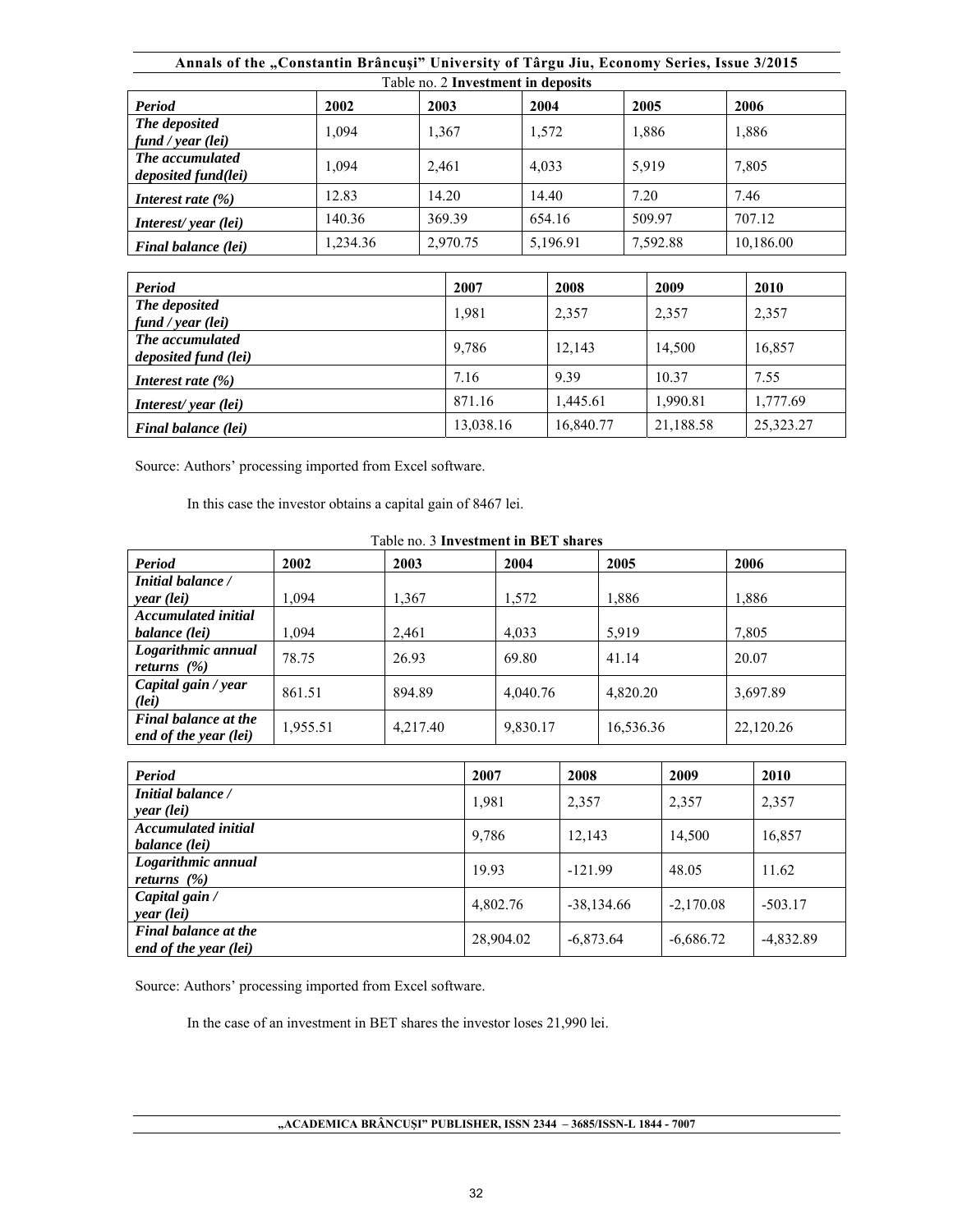| Annals of the "Constantin Brâncuși" University of Târgu Jiu, Economy Series, Issue 3/2015 |          |          |          |          |          |  |  |  |
|-------------------------------------------------------------------------------------------|----------|----------|----------|----------|----------|--|--|--|
| Table no. 4 Investment in treasury bills                                                  |          |          |          |          |          |  |  |  |
| Period                                                                                    | 2002     | 2003     | 2004     | 2005     | 2006     |  |  |  |
| Initial balance /<br>year (lei)                                                           | 1,094    | 1,367    | 1,572    | 1,886    | 1,886    |  |  |  |
| <b>Accumulated initial</b><br>balance (lei)                                               | 1.094    | 2,461    | 4,033    | 5.919    | 7,805    |  |  |  |
| Yield rate $(\% )$                                                                        | 17.30    | 18.00    | 16.40    | 5.40     | -        |  |  |  |
| Gain / year (lei)                                                                         | 189.26   | 477.05   | 770.69   | 397.22   |          |  |  |  |
| <b>Final balance at the</b><br>end of the year (lei)                                      | 1.283.26 | 3,127.31 | 5,470.00 | 7,753.22 | 9,639.22 |  |  |  |
|                                                                                           |          |          |          |          |          |  |  |  |
| <b>Period</b>                                                                             |          | 2007     | 2008     | 2009     | 2010     |  |  |  |

| Period                                               | 2007      | 2008      | 2009      | 2010      |
|------------------------------------------------------|-----------|-----------|-----------|-----------|
| <b>Initial balance</b><br>/ year (lei)               | 1,981     | 2,357     | 2,357     | 2,357     |
| <b>Accumulated initial</b><br>balance (lei)          | 9,786     | 12,143    | 14.500    | 16,857    |
| Yield rate $(\% )$                                   | 7.85      | 14.23     | 10.00     | 6.87      |
| Gain / year (lei)                                    | 912.19    | 2,118.76  | 1,936.52  | 1,625.35  |
| <b>Final balance at the</b><br>end of the year (lei) | 12,532.41 | 17,008.17 | 21,301.69 | 25,284.04 |

In this particular situation the investor obtains a total gain of 8,427 lei.

| Table no. 5 Investment in currencies (EUR)           |          |          |           |           |           |  |  |
|------------------------------------------------------|----------|----------|-----------|-----------|-----------|--|--|
| Period                                               | 2002     | 2003     | 2004      | 2005      | 2006      |  |  |
| Initial balance /<br>year (lei)                      | 1,094    | 1,367    | 1,572     | 1,886     | 1,886     |  |  |
| <b>Accumulated initial</b><br>balance (lei)          | 1,094    | 2,461    | 4,033     | 5,919     | 7,805     |  |  |
| Logarithmic annual<br>returns $(\%)$                 | 22.51    | 16.34    | $-3.60$   | $-7.57$   | $-8.37$   |  |  |
| Capital gain /<br>year (lei)                         | 246.24   | 442.34   | $-169.99$ | $-487.39$ | $-656.25$ |  |  |
| <b>Final balance at the</b><br>end of the year (lei) | 1,340.24 | 3,149.58 | 4,551.59  | 5,950.21  | 7,179.96  |  |  |

| <b>Period</b>                                        | 2007     | 2008      | 2009      | 2010      |
|------------------------------------------------------|----------|-----------|-----------|-----------|
| Initial balance / year (lei)                         | 1.981    | 2,357     | 2,357     | 2,357     |
| Accumulated initial balance (lei)                    | 9.786    | 12,143    | 14,500    | 16,857    |
| Logarithmic annual returns $(\%)$                    | 6.54     | 9.88      | 5.92      | 1.33      |
| Capital gain / year (lei)                            | 598.99   | 1,197.45  | 927.57    | 252.07    |
| Final balance at the end of<br><i>the year (lei)</i> | 9,759.94 | 13,314.39 | 16,598.96 | 19,208.03 |

Source: Authors' processing imported from Excel software.

In this case the investor achieves a total gain of 2351 lei.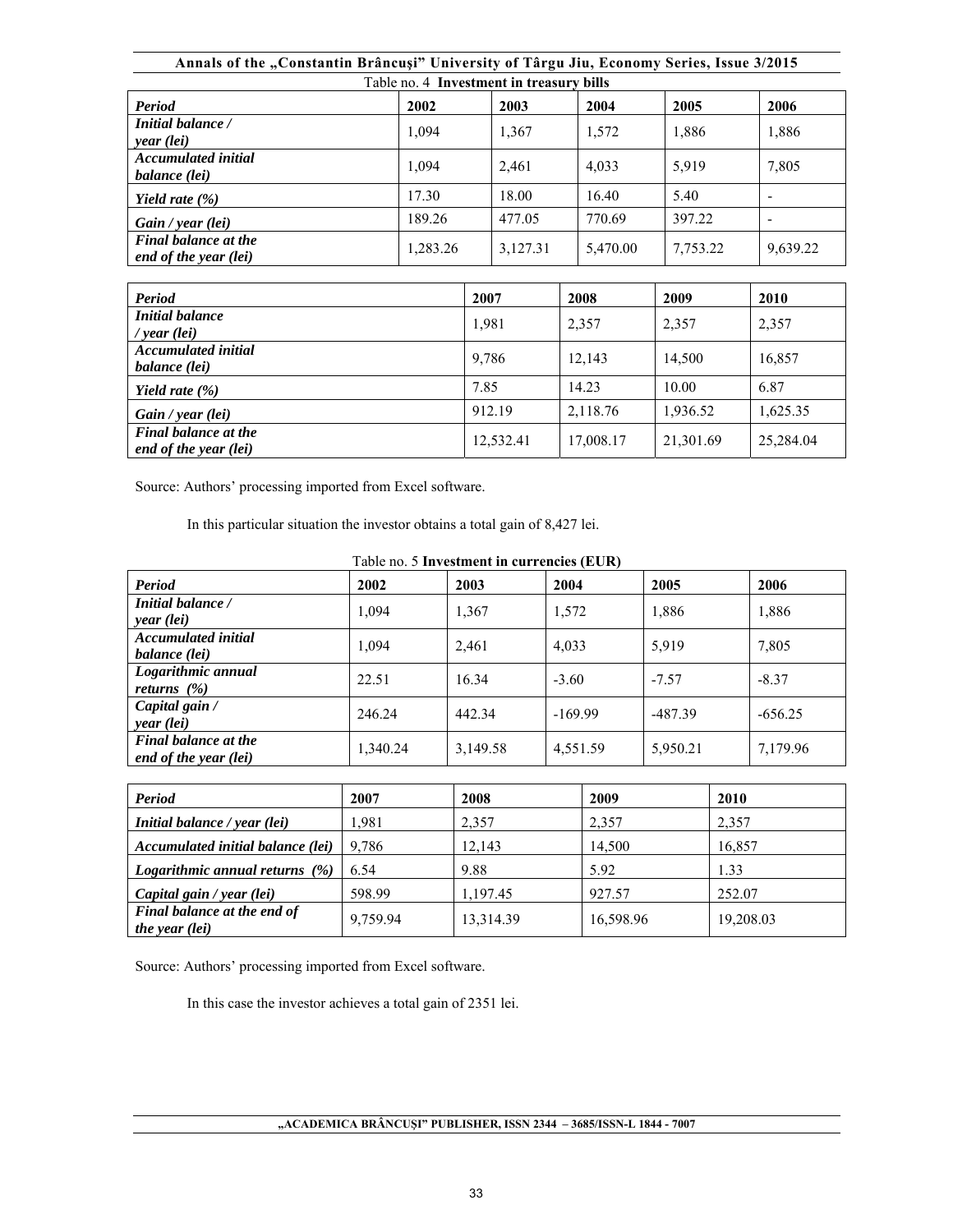| Annals of the "Constantin Brâncuși" University of Târgu Jiu, Economy Series, Issue 3/2015 |                                |        |           |          |          |          |          |        |           |  |
|-------------------------------------------------------------------------------------------|--------------------------------|--------|-----------|----------|----------|----------|----------|--------|-----------|--|
|                                                                                           | Table no. 6 Investment in gold |        |           |          |          |          |          |        |           |  |
| <b>Period</b>                                                                             | 2002                           | 2003   |           | 2004     |          | 2005     |          |        | 2006      |  |
| <b>Initial balance/</b><br>year (lei)                                                     | 1,094                          | 1,367  |           | 1,572    |          | 1,886    |          |        | 1,886     |  |
| <b>Accumulated initial</b><br>balance (lei)                                               | 1,094                          | 2,461  |           | 4,033    |          | 5,919    |          |        | 7,805     |  |
| Logarithmic annual<br>returns $(\% )$                                                     | 28.59                          | 15.30  |           | $-6.59$  |          |          | 22.39    |        | 2.43      |  |
| Capital gain / year (lei)                                                                 | 312.82                         | 424.38 | $-314.30$ |          | 1,419.84 |          |          | 234.56 |           |  |
| Final balance at the end<br><i>of the year (lei)</i>                                      | 1,406.82                       |        | 3,198.20  | 4,455.90 |          | 7,761.74 |          |        | 9,882.30  |  |
|                                                                                           |                                |        |           |          |          |          |          |        |           |  |
| Period                                                                                    |                                |        | 2007      |          | 2008     |          | 2009     |        | 2010      |  |
| Initial balance /<br>year (lei)                                                           |                                |        | 1,981     |          | 2,357    |          | 2,357    |        | 2,357     |  |
| <b>Accumulated initial</b><br>balance                                                     |                                |        | 9,786     |          | 12,143   |          | 14,500   |        | 16,857    |  |
| Logarithmic annual<br>returns $(\%)$                                                      |                                |        | 22.04     |          | 18.54    |          | 27.98    |        | 33.30     |  |
| Capital gain /<br>year (lei)                                                              |                                |        | 2,614.13  |          | 3,120.94 |          | 6,243.84 |        | 10,293.58 |  |

In the case of an investment in gold, the investor obtains a total gain of 24,350 lei.

#### **4. Conclusions**

*Final balance at the* 

Unit-linked life insurance contracts are very popular and widely used on the insurance market. They provide either death benefit or maturity benefit or both. The benefits are linked to an underlying asset with or without certain guarantees so that the policyholders have the opportunity to participate in the financial market and (eventually) be protected from the downside development of the financial market (Li and Szimayer, 2011).

*end of the year (lei)* 14,477.43 19,955.38 28,556.22 41,206.80

In recent years insurers have provided more flexible products that combine the death benefit coverage with a significant investment element, as a way of competing for policyholders'savings with other institutions, for example: banks, investment companies, stock markets, exchange markets, etc. Additional flexibility also allows policyholders to purchase less insurance when their finances are tight, and then increase the insurance coverage when they have more money available (Dickson et. al, 2009).

These products bear two different (independent) types of risk. First of all, we can look at the financial risk (related to the market). This risk was clearly stressed during the last few years, when the major stock market indices have dropped so much. On the other hand, the insurer deals with another type of risk - actuarial risk, related to the possibility of death for the insured (and hence the possibility of a claim) (Argesanu, 2004).

The results from (table no. 7) and (graph no. 1) show that the most profitable investment strategy is the alternative investment in gold and the less profitable is the investment in shares. These results are linked to the global financial markets situation and it is known that since 2008 the Financial Crisis has negatively influenced the worldwide financial markets. As a consequence, investors try to reduce the investment risk and place their financial resources in bonds and other fixed income securities, and also in bank deposits, which generate a stable and secure gain.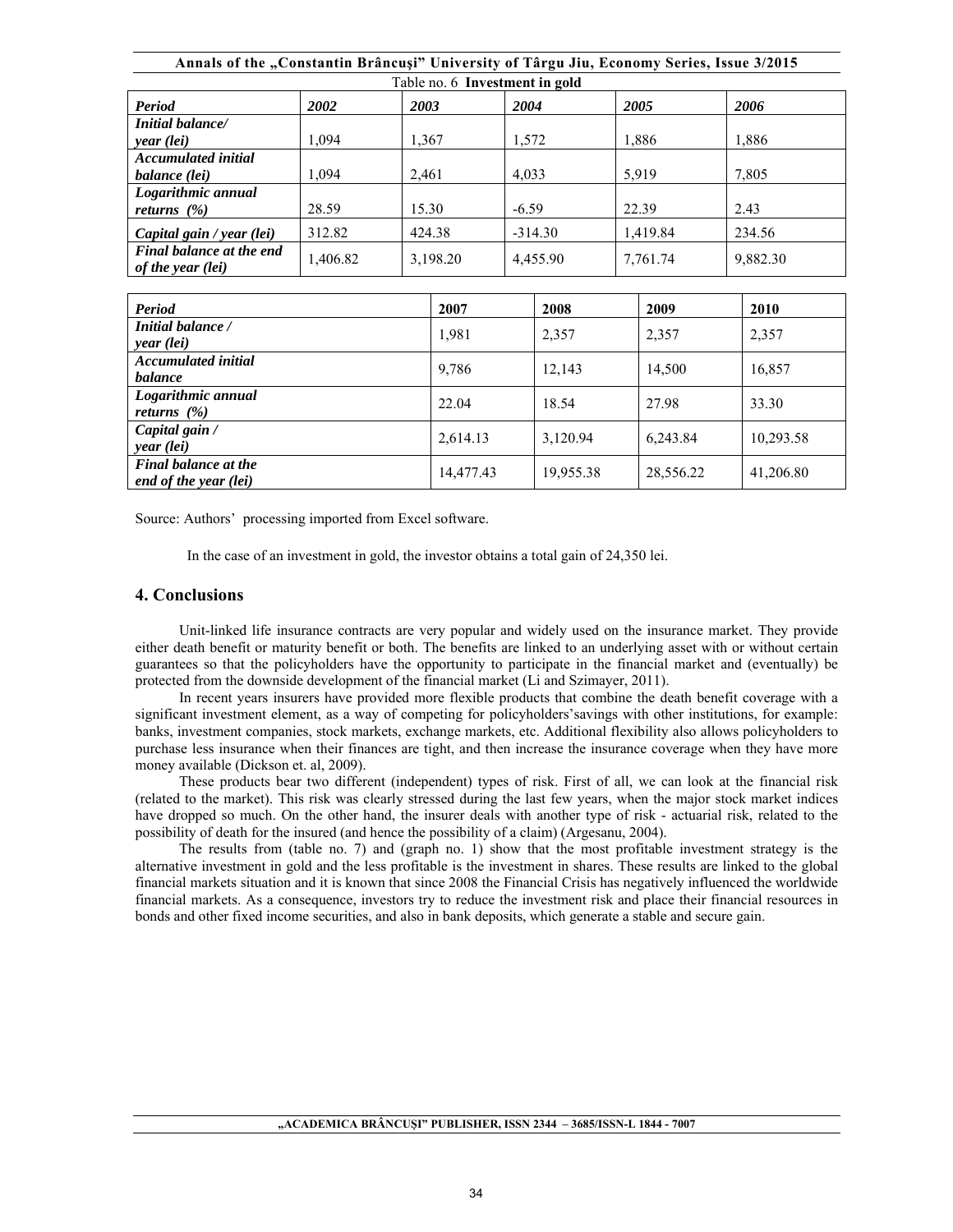| Annals of the "Constantin Brâncuși" University of Târgu Jiu, Economy Series, Issue 3/2015 |                       |                       |                   |
|-------------------------------------------------------------------------------------------|-----------------------|-----------------------|-------------------|
| Table no. 7 Summary of the comparative alternative investments                            |                       |                       |                   |
| <b>Types of investments</b>                                                               | Unit-linked insurance | <b>Deposit</b>        | <b>Bet-shares</b> |
| Initial balance- Effort (lei)                                                             | 16,857                | 16,857                | 16,857            |
| Final balance- Effect (lei)                                                               | 19,402.76             | 25,323.27             | $-4,832.89$       |
| Gain (lei)                                                                                | 2,545.76              | 8.466.27              | $-21.689.89$      |
| Gain $(\%)$                                                                               | 15.10                 | 50.22                 | $-128.67$         |
| <b>Types of investments</b>                                                               | <b>Treasury bill</b>  | <b>Currency - EUR</b> | Gold              |
| <b>Initial balance- Effort (lei)</b>                                                      | 16,857                | 16,857                | 16,857            |
| Final balance- Effect (lei)                                                               | 25,284.04             | 19,208.03             | 41,206.80         |
| Gain (lei)                                                                                | 8,427.04              | 2,351.03              | 24,349.80         |
| Gain $(\%)$                                                                               | 49.99                 | 13.95                 | 144.45            |



### Graph no. 1 **Comparative alternative investments**

Source: Authors' processing imported from Excel software

After analyzing the unit-linked insurance investment strategy in comparison with the other alternative investments, the authors may conclude the fact that even if the financial crisis has affected negatively the financial sector, and implicitly the insurance sector, the investment in unit-linked life insurance has generated capital gain at the end of the contract. Although the total gain (2,546 lei - 15%) is not very significant comparing with the capital gains generated by the investment in gold, deposits and treasury bills, the insured person can benefit also from the protection component (the insured sum is 25,000 lei). The reason why unit-linked insurance funds have suffered a lower depreciation comparing to stock market indices is because the insurance companies have avoided investing the capital 100% in shares. Also the insured person has chosen to invest the insurance premium in two investment programs in order to reduce the investment risk.

### **5. Acknowledgement**

This work was cofinanced from the European Social Fund through Sectoral Operational Programme Human Resources Development 2007-2013, project number POSDRU/159/1.5/S/142115 "Performance and excellence in doctoral and postdoctoral research in Romanian economics science domain".